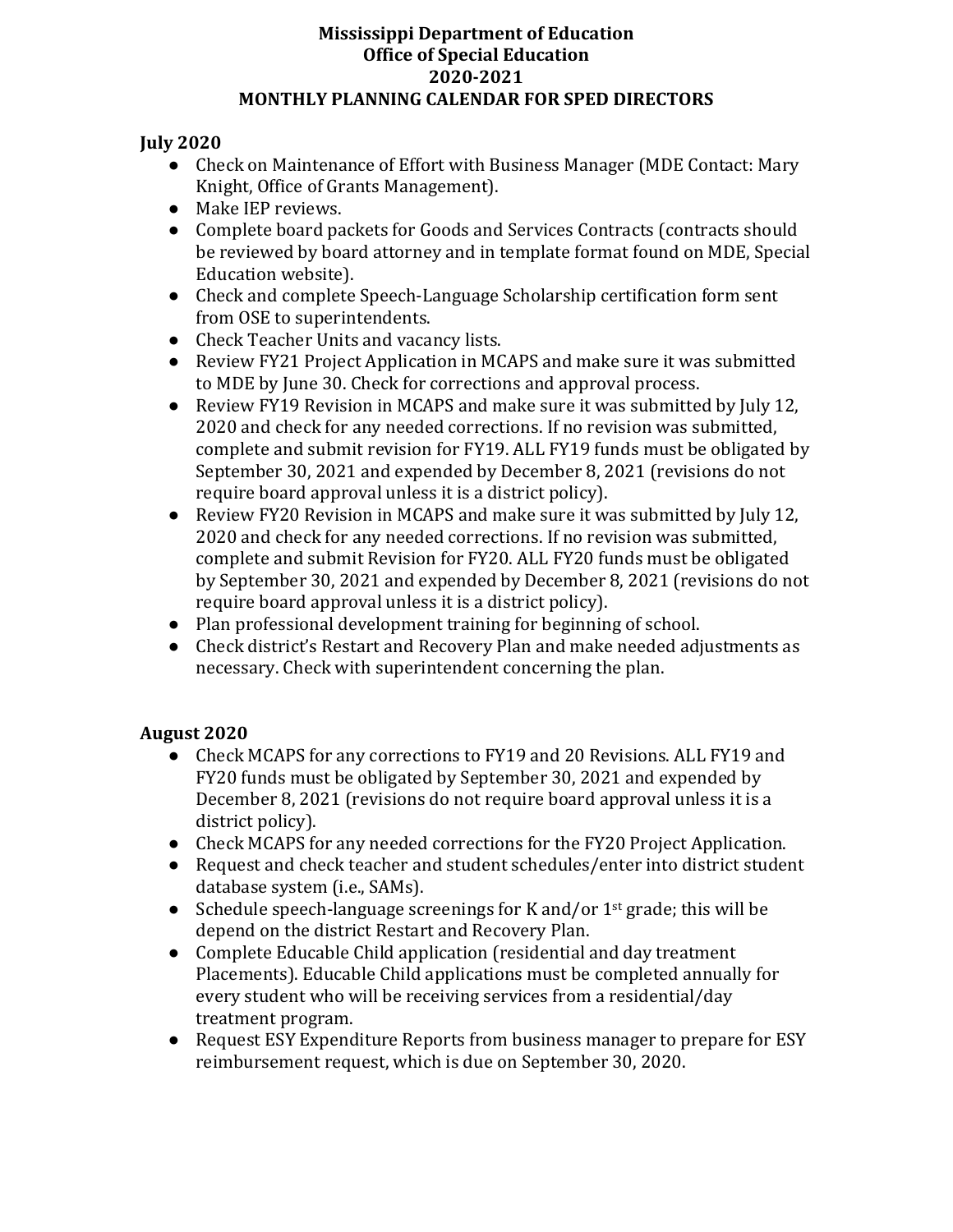- Complete public notice for Child Find and make sure the district has procedures in place which are in compliance with CDC guidelines and the district's plan to complete Child Find activities.
- Check for re-evals that are due and any new student transfers (in-state and out of state).
- Start Battelle Developmental Inventory Screener 2 (BDI2) entry test for all preschool students who are initially eligible. Make sure the district has procedures in place which are in compliance with CDC guidelines and the district's plan for all required assessments.
- Start BDI2 exit assessments for all preschool-eligible students prior to their sixth birthday (there must be at least six months between entry and exit assessments.). Make sure the district has procedures in place which are in compliance with CDC guidelines and the district's plan for all required assessments.
- Complete Brigance Screener for all public pre-K students who will be four years old by Sept. 1, 2020. Fall screeners must be completed by October. Make sure the district has procedures in place which are in compliance with CDC guidelines and the district's plan for all required assessments.
- Develop, review or revise as necessary; check out procedures for equipment to be used for virtual learning or other alternate services for students.

# **September 2020**

- Check MCAPS for any needed corrections to FY19 and FY20 revisions and FY21 project applications.
- Complete Positive Behavior Specialist Request for Funds due September \_\_\_, 2020.
- Complete Educational Interpreter Request for Funds due September, 2020.
- Review/correct information included in MSIS personnel report (based on teacher and student schedules).
- Review/correct MSIS data for SCD population and correct teacher lists.
- Send students by teachers lists in MSIS to teachers for corrections and additions for December 1 Count.
- Complete ESY Request for Reimbursement due September 30, 2020.
- Schedule and complete Headstart speech-language screenings.
- Complete the first pay period's Educable Child request dorm (August 1, 2020) and September 11, 2020) - **Due Date: September \_\_\_\_\_\_\_\_\_, 2020.**
- Enter post-secondary outcomes (Indicator 14) in MSIS prior to September deadline (usually mid-September).
- Check emails for opportunity to clarify SPP/APR data.

**October, 2020**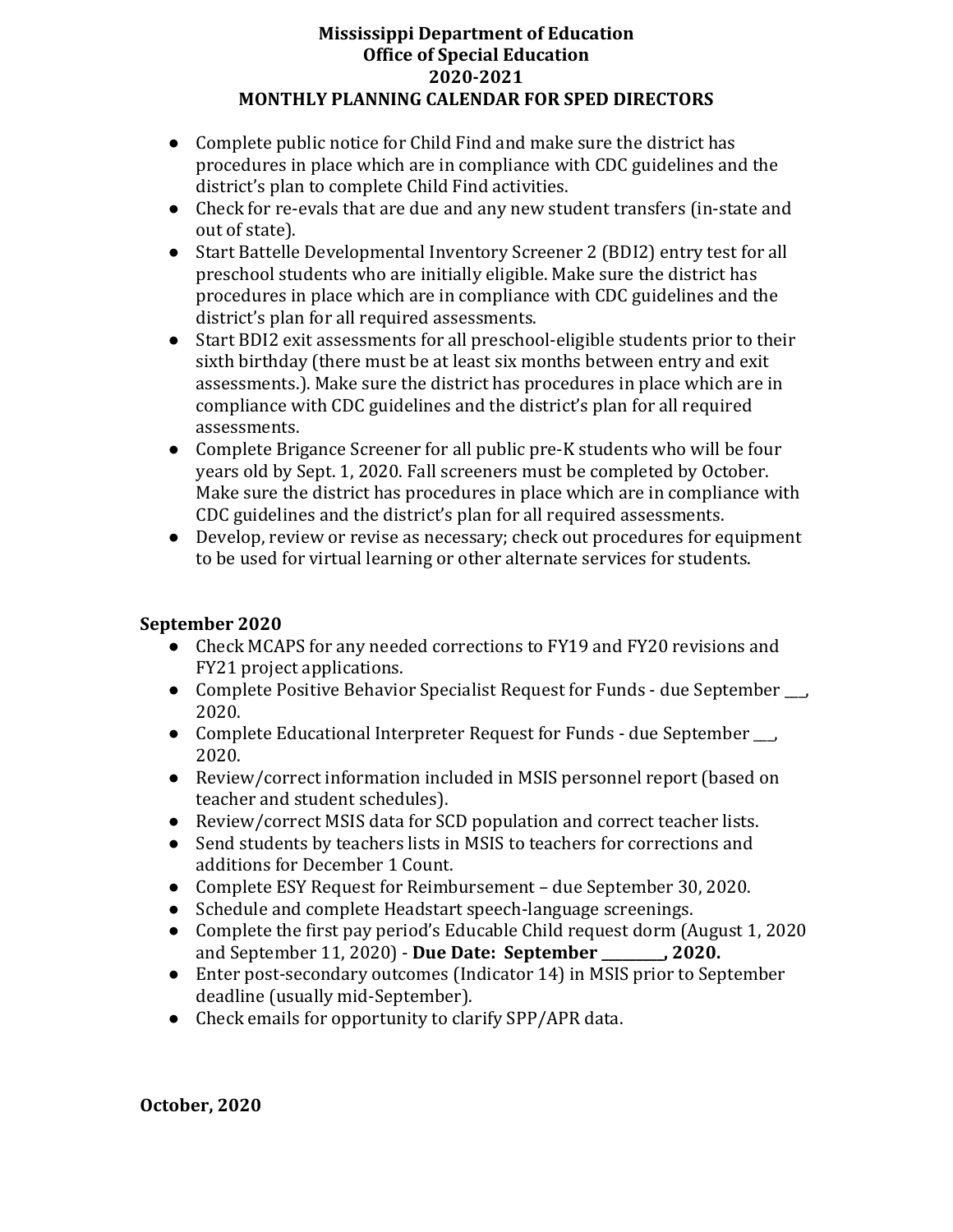- MSIS Begin MSIS entries for December 1 Child Count using teacher corrections and additions sent in September.
- MSIS Begin verification and correction of teacher/student schedule conflicts to submit by November 1 for Month 02 submission.
- Check and verify IEP progress reports and verify reports were sent home.
- Complete ESY training and remind teachers to collect ESY data for a least two different breaks of at least one week each.
- Check emails for opportunity to clarify SPP/APR data.

## **November 2020**

- MSIS complete MSIS entries for December 1 Child Count, check for missing information and make corrections.
- MSIS continue verification/correction process of teacher/student schedule conflicts to submit by December 1 for Month 03 submission.
- November 30 (or last day for Dec. 1 submission) run teacher/student pre-cut off report prior to MSIS taking Dec. 1 snapshot.
- Complete second pay period's Ed Child request form (September 14, 2020 November 13, 2020 payments) - **Due Date: November \_\_\_\_\_\_\_\_, 2020.**

## **December 2020**

- Make final check for MSIS TU Edit report; no corrections after December 10, 2020.
- Submit verification form for December 1 Count and run post-cut off report for final Dec. 1 Count (OSE will send notification and form).
- Send semi-annual forms to schools for all 100% IDEA Federally-paid employees; need to be completed by the last day of the first school semester. The forms cannot be dated before the last day of the first semester, per EDGAR requirement (keep on file at the district office).
- Using BDI data manager, complete and enter all BDI entry assessments for initial preschool students who are eligible for services.
- Using BDI Data Manager, complete and enter all BDI exit assessments for preschool students who are exiting program due to age (exit assessments must be administered prior to the student's sixth birthday).
- Plan professional development training for the second semester (i.e., IEP training, discipline, co-teaching, UDL).

## **January 2021**

- Conduct professional development training.
- Complete Internal Fixed Assets inventory check at all sites.
- Complete public notice for Child Find.
- Check for completion of IEP progress reports and verify reports were sent home.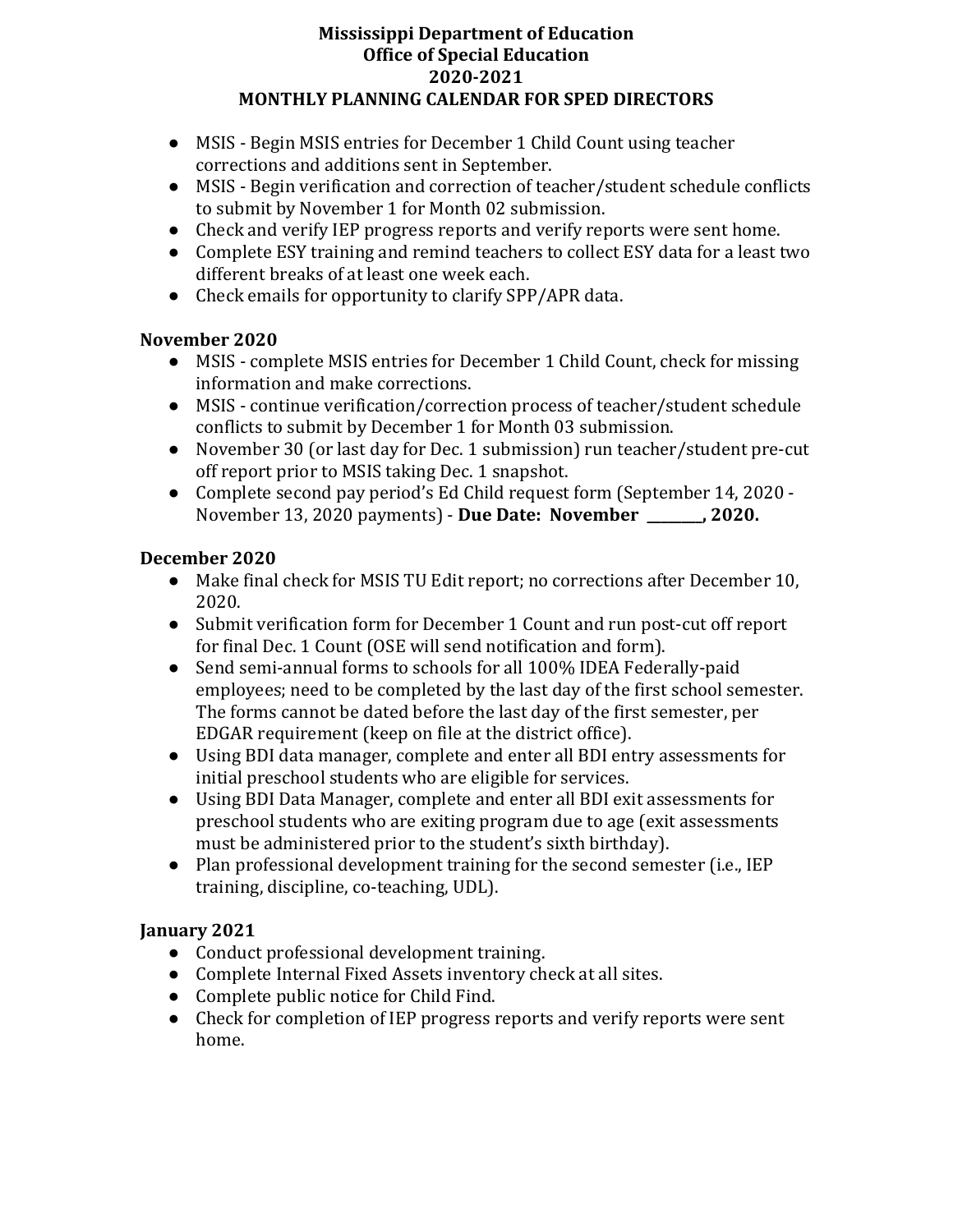- Begin BDI Exit Assessments for all preschool students who will be exiting the preschool program (All eligible students who will be turning six years must have a BDI Exit Assessment and data entered in the BDI data manager systems).
- Request or copy approved Month 03 personnel report and match teacher salary prorations in MCAPS for FY20. Complete MCAPS FY20 revision if necessary to change salary prorations.
- Complete third pay period's Ed Child request form (November 16, 2021 January 15, 2021 payments) - **Due Date: January \_\_\_\_\_\_\_\_, 2021.**

## **February 2021**

- Work with teachers on completing IEPs, ESY and re-evals.
- Check expenditure reports for any needed revisions for FY19, FY20 and FY21.
- Remind teachers to have parents complete the parent survey for Indicator 8.

## **March 2021**

- Complete fourth pay period's Ed Child request form (January 18, 2021 March 12, 2021 payments) - **Due Date: March \_\_\_\_\_\_\_\_\_, 2021.**
- Recruit teachers and other service providers (SLP, OT and PT) to work during ESY.
- Work with teachers on completing IEPs, ESY, re-evals and parent surveys.
- Check completion of IEP progress reports and verify reports were sent home.

# **April 2021**

- All ESY decisions must be made by April 15, 2021.
- Schedule teachers to check in ESY paperwork (district may want to consider completing annual IEPs and re-evals by this deadline).
- Set deadline for completion of annual IEPs and re-evals.
- ESY applications are due April 30, 2021.
- Secure location, buses, employees and service providers for ESY.
- Develop, review, or revise end-of-the-year teacher check-out procedures.
- Complete Brigance Screener for all public pre-K students who will be four years old by Sept. 1, 2020. Spring screener must be completed by May. Make sure the district has procedures in place that are in compliance with CDC guidelines and the district's plan for all required assessments.

## **May 2021**

- Send semi-annual forms to schools for all 100% IDEA Federally-paid employees. These need to be completed by the last day of the second semester and kept on file at the district office.
- Begin work on project application draft budget and schedule dates for private school consultations (if needed).
- Request FY22 Salary and Benefits Report for all IDEA and preschool personnel from the business department.